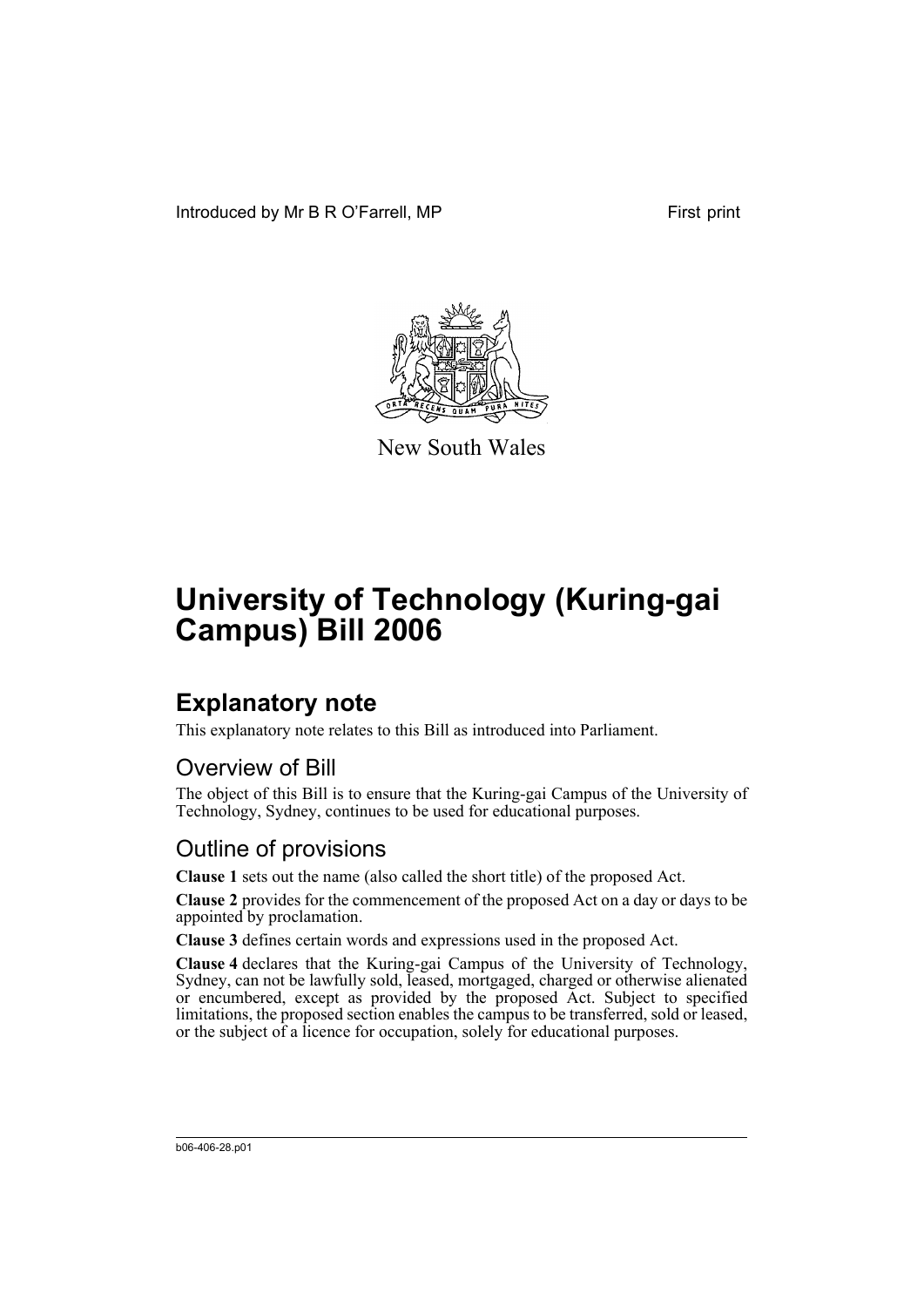University of Technology (Kuring-gai Campus) Bill 2006

Explanatory note

**Clause 5** precludes the Kuring-gai Campus being developed for purposes other than educational facilities. It also provides that the local council is the consent authority in relation to any development application relating to the campus and precludes development of the campus being made a project to which Part 3A of the *Environmental Planning and Assessment Act 1979* applies.

**Clause 6** enables the Minister to compulsorily acquire the Kuring-gai Campus and requires the Minister to take all reasonable steps to ensure that the campus, if so acquired, is used solely for the provision of education. The proposed section provides that the *Land Acquisition (Just Terms Compensation) Act 1991* does not apply to or in respect of any such acquisition.

**Clause 7** provides that the proposed Act applies to each part of the Kuring-gai Campus in the same way as it applies to the whole of the campus and that it applies despite the provisions of any other Act including section 18 of the *University of Technology, Sydney, Act 1989*.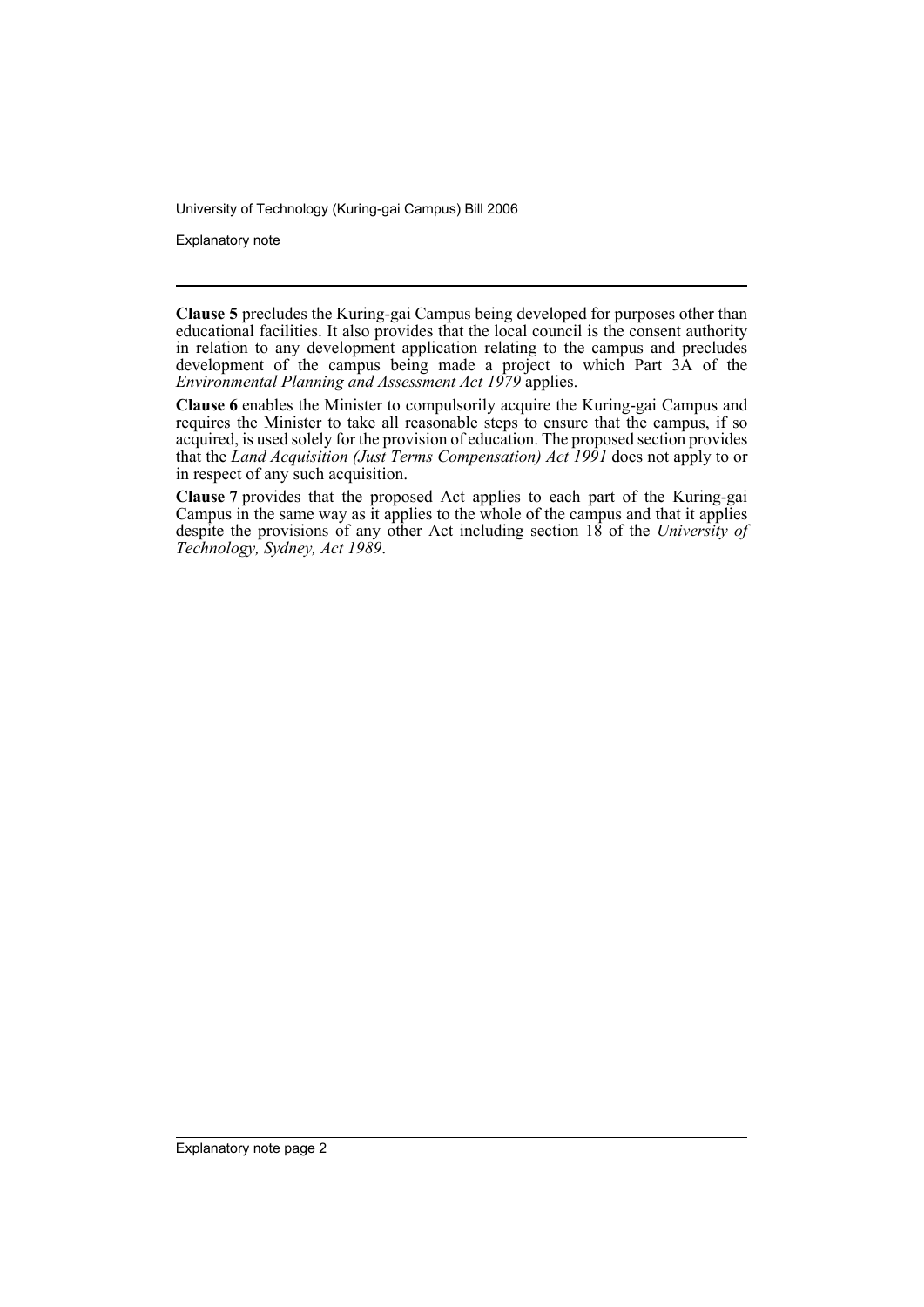Introduced by Mr B R O'Farrell, MP First print



New South Wales

# **University of Technology (Kuring-gai Campus) Bill 2006**

## **Contents**

|                                                     | Page |
|-----------------------------------------------------|------|
| Name of Act                                         |      |
| Commencement                                        |      |
| Definitions                                         | 2    |
| Kuring-gai Campus not to be alienated or encumbered |      |
| Development controls for Kuring-gai Campus          |      |
| Minister empowered to acquire Kuring-gai Campus     |      |
| Application of Act                                  |      |
|                                                     |      |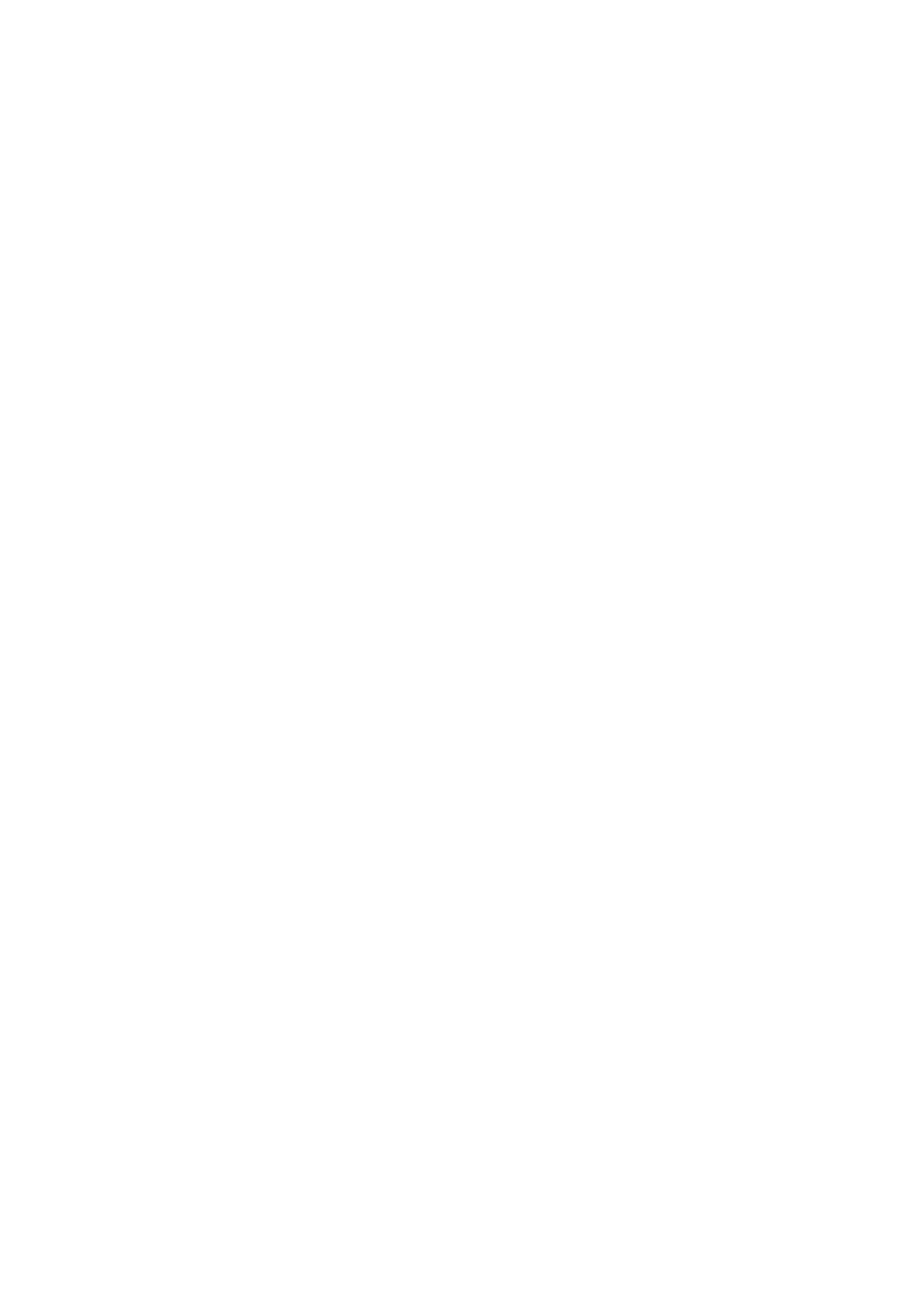

New South Wales

# **University of Technology (Kuring-gai Campus) Bill 2006**

No , 2006

#### **A Bill for**

An Act to ensure that the Kuring-gai Campus of the University of Technology is retained for educational purposes.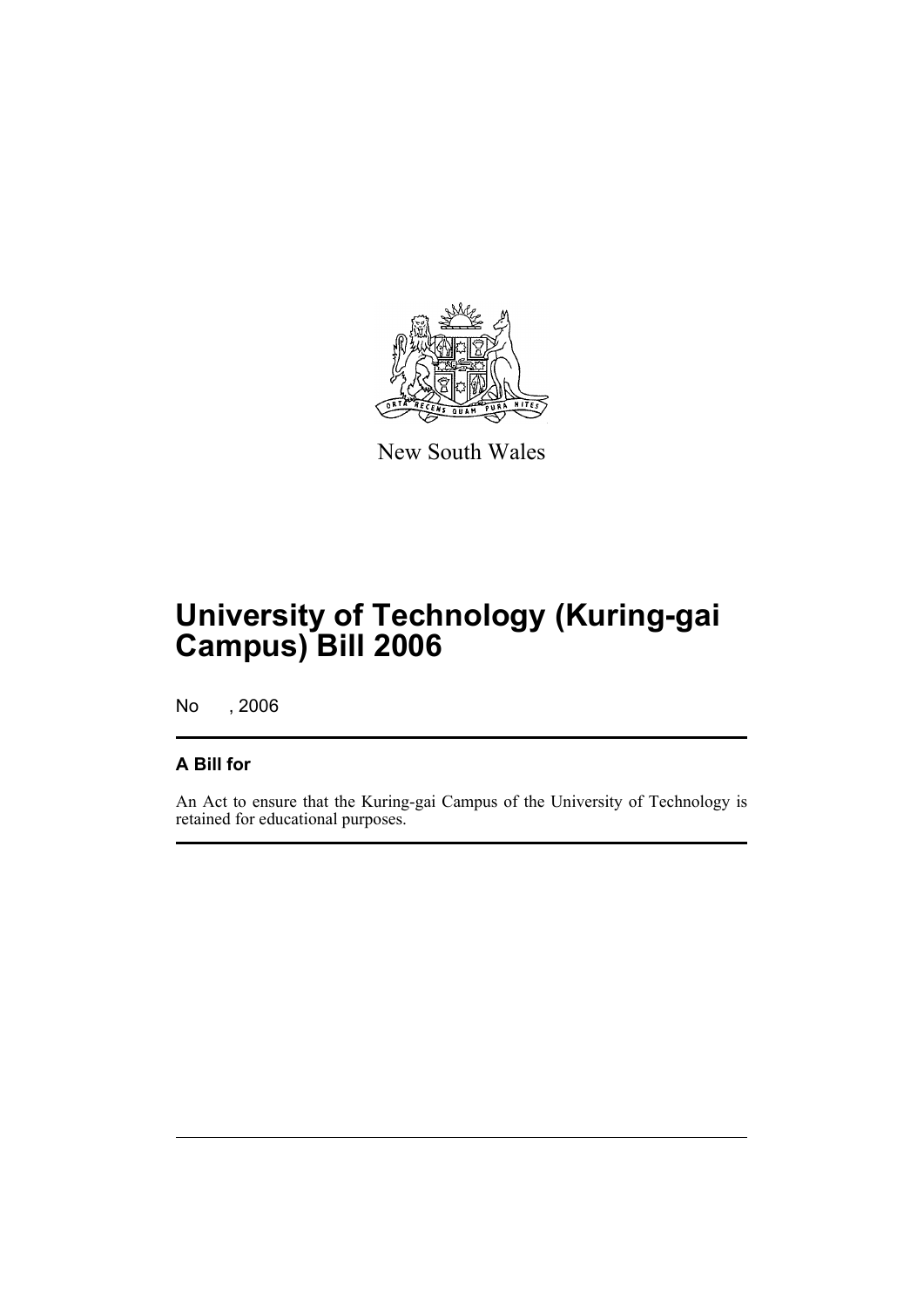<span id="page-5-3"></span><span id="page-5-2"></span><span id="page-5-1"></span><span id="page-5-0"></span>

| The Legislature of New South Wales enacts: |                    |     |                                                                                                                                                                                                                                                                                                                     |                            |  |
|--------------------------------------------|--------------------|-----|---------------------------------------------------------------------------------------------------------------------------------------------------------------------------------------------------------------------------------------------------------------------------------------------------------------------|----------------------------|--|
| $\mathbf{1}$                               | <b>Name of Act</b> |     |                                                                                                                                                                                                                                                                                                                     |                            |  |
|                                            |                    |     | This Act is the University of Technology (Kuring-gai Campus)<br>Act $2006$ .                                                                                                                                                                                                                                        | 3<br>4                     |  |
| $\mathbf{2}$                               |                    |     | <b>Commencement</b>                                                                                                                                                                                                                                                                                                 | 5                          |  |
|                                            |                    |     | This Act commences on a day or days to be appointed by proclamation.                                                                                                                                                                                                                                                | 6                          |  |
| 3                                          | <b>Definitions</b> |     |                                                                                                                                                                                                                                                                                                                     |                            |  |
|                                            |                    |     | In this Act:                                                                                                                                                                                                                                                                                                        | 8                          |  |
|                                            |                    |     | <i>educational purposes</i> includes purposes that are incidental or ancillary<br>to the provision of education, including, without limitation, the<br>provision of residential accommodation for students.                                                                                                         | 9<br>10<br>11              |  |
|                                            |                    |     | <b>Kuring-gai Campus</b> means that part of Lindfield bounded by, but not<br>including, Eton Road, Winchester Avenue, Lyle Avenue, Lady Game<br>Drive and Lane Cove National Park (which is a campus of the<br>University of Technology, Sydney, established by the University of<br>Technology, Sydney, Act 1989). | 12<br>13<br>14<br>15<br>16 |  |
| 4                                          |                    |     | Kuring-gai Campus not to be alienated or encumbered                                                                                                                                                                                                                                                                 | 17                         |  |
|                                            | (1)                |     | After the commencement of this section, the Kuring-gai Campus can<br>not be lawfully sold, leased, mortgaged, charged or otherwise alienated<br>or encumbered, except as provided by this Act.                                                                                                                      | 18<br>19<br>20             |  |
|                                            | (2)                |     | However, this Act does not prevent a transfer or sale of the Kuring-gain<br>Campus to a statutory body representing the Crown if:                                                                                                                                                                                   | 21<br>22                   |  |
|                                            |                    | (a) | the statutory body is subject to the direction and control of the<br>Minister, and                                                                                                                                                                                                                                  | 23<br>24                   |  |
|                                            |                    | (b) | it is a condition of the transfer or sale that the Kuring-gai Campus<br>is to continue to be used solely for educational purposes.                                                                                                                                                                                  | 25<br>26                   |  |
|                                            | (3)                |     | This Act also does not prevent the leasing of, or the granting of a licence<br>to occupy, the Kuring-gai Campus to any person if:                                                                                                                                                                                   | 27<br>28                   |  |
|                                            |                    | (a) | the Minister has given prior written approval to the lease or<br>licence, and                                                                                                                                                                                                                                       | 29<br>30                   |  |
|                                            |                    | (b) | it is a condition of the lease or licence that under the lease or<br>licence the premises to which it applies are to continue to be used<br>solely for educational purposes.                                                                                                                                        | 31<br>32<br>33             |  |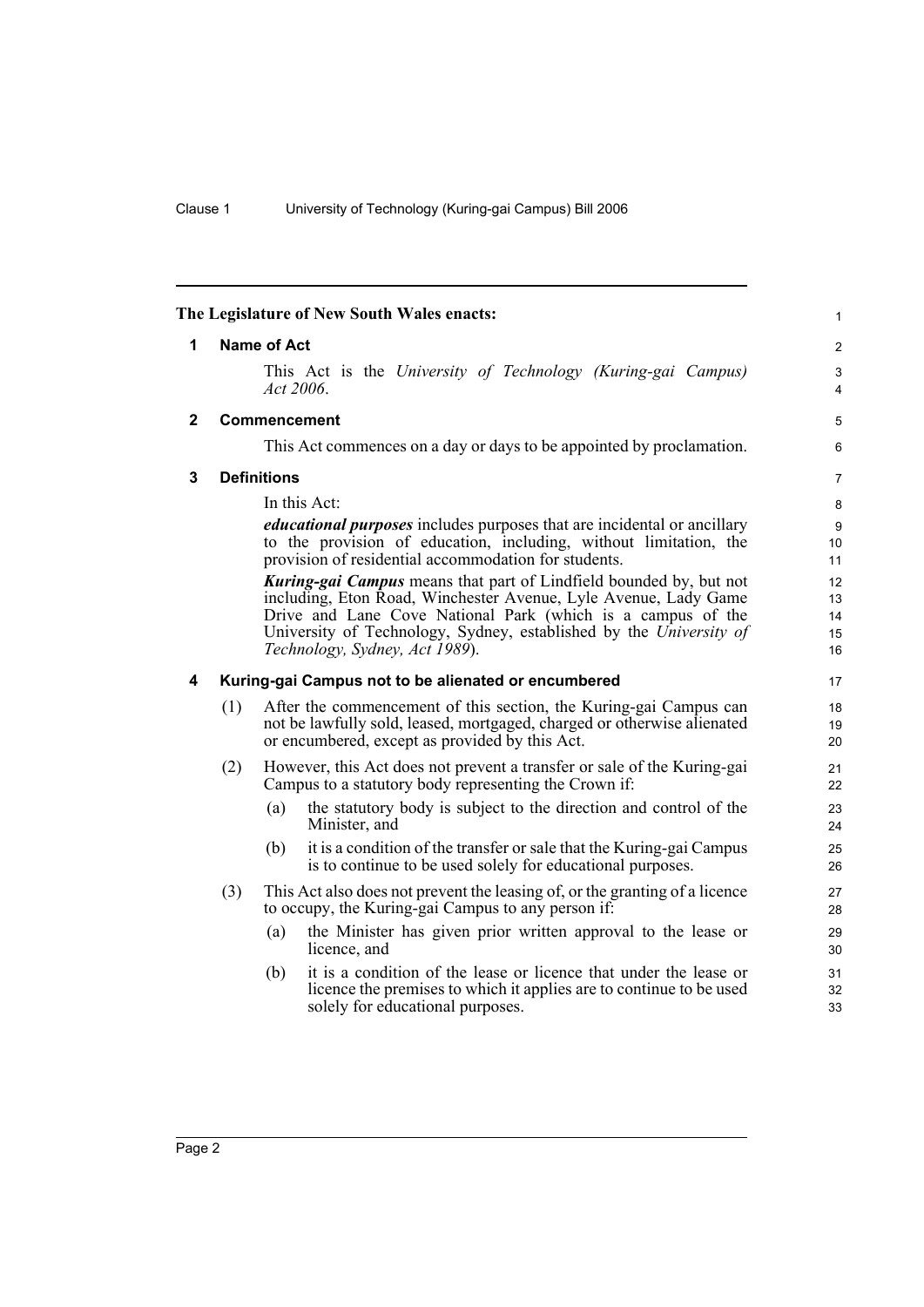University of Technology (Kuring-gai Campus) Bill 2006 Clause 5

<span id="page-6-1"></span><span id="page-6-0"></span>

| 5 | Development controls for Kuring-gai Campus      |                                                                                                                                                                                                                        |                                   |  |  |  |
|---|-------------------------------------------------|------------------------------------------------------------------------------------------------------------------------------------------------------------------------------------------------------------------------|-----------------------------------|--|--|--|
|   | (1)                                             | Development of the Kuring-gai Campus may be carried out only for the<br>purpose of facilities for educational purposes.                                                                                                |                                   |  |  |  |
|   | (2)                                             | The consent authority for development applications relating to the<br>Kuring-gai Campus is the council of the local government area in which<br>the campus is situated.                                                | $\overline{\mathbf{4}}$<br>5<br>6 |  |  |  |
|   | (3)                                             | Any development (such as development for residential purposes) that is<br>not allowed by this section is prohibited at the Kuring-gai Campus,<br>despite any other Act or environmental planning instrument.           |                                   |  |  |  |
|   | (4)                                             | After this section commences, a declaration must not be made under<br>section 75B of the <i>Environmental Planning and Assessment Act 1979</i> :                                                                       | 10<br>11                          |  |  |  |
|   |                                                 | that the carrying out of development on the Kuring-gai Campus<br>(a)<br>is a project to which Part 3A of that Act applies, or                                                                                          | 12<br>13                          |  |  |  |
|   |                                                 | that has the effect of making the carrying out of the development<br>(b)<br>on the Kuring-gai Campus a project or part of a project to which<br>Part 3A of that Act applies.                                           | 14<br>15<br>16                    |  |  |  |
|   | (5)                                             | Any such declaration has no effect to the extent to which it applies to<br>the Kuring-gai Campus.                                                                                                                      |                                   |  |  |  |
|   | (6)                                             | Except as provided by subsection $(1)$ , words in this section have the<br>same meanings as they have in the <i>Environmental Planning and</i><br>Assessment Act 1979.                                                 |                                   |  |  |  |
| 6 | Minister empowered to acquire Kuring-gai Campus |                                                                                                                                                                                                                        |                                   |  |  |  |
|   | (1)                                             | The Minister may, with the approval of the Governor, declare, by notice<br>published in the Gazette, that the Kuring-gai Campus, or any specified<br>part of the Kuring-gai Campus, is acquired by compulsory process. |                                   |  |  |  |
|   | (2)                                             | A notice under this section may except any specified interest in the land<br>from the operation of the notice.                                                                                                         |                                   |  |  |  |
|   | (3)                                             | On the date of publication in the Gazette of a notice under this section,<br>the land described in the notice is, by force of this section:                                                                            | 28<br>29                          |  |  |  |
|   |                                                 | vested in the Minister, and<br>(a)                                                                                                                                                                                     | 30                                |  |  |  |
|   |                                                 | freed and discharged from all estates, interests, trusts,<br>(b)<br>restrictions, dedications, reservations, easements, rights, charges,<br>rates and contracts in, over or in connection with the land.               | 31<br>32<br>33                    |  |  |  |